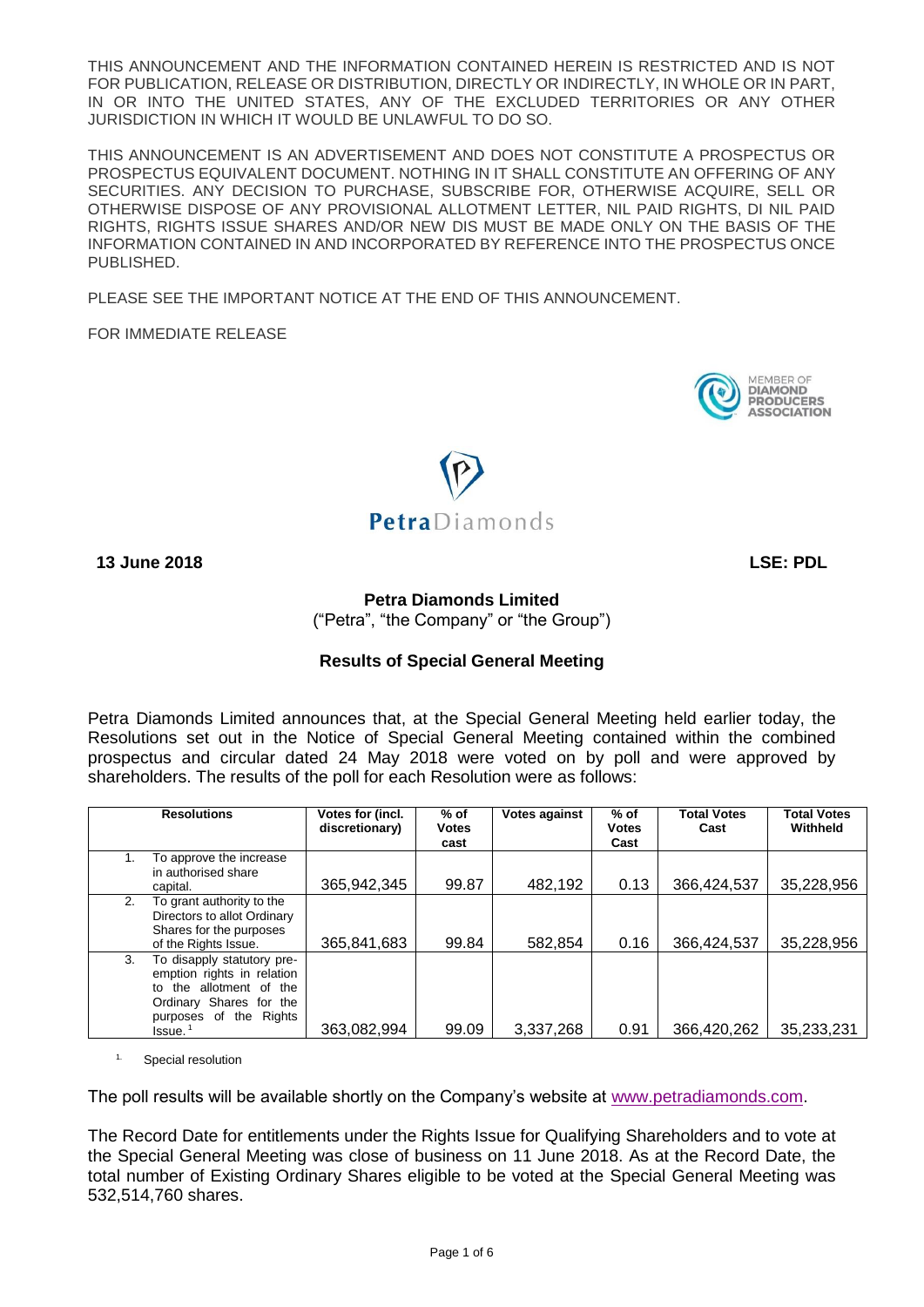The passing of the Resolutions will enable the Company to proceed with the fully underwritten Rights Issue to raise net proceeds of approximately US\$170 million. The Rights Issue remains conditional upon, amongst other things, Admission of the Rights Issue Shares (nil paid) becoming effective by not later than 8.00 a.m. on 14 June 2018 (or such later time and/or date as the Company and the Joint Bookrunners may agree, being no later than 16 July 2018).

Provisional Allotment Letters in connection with the Rights Issue are expected to be posted today to Qualifying Non‐CREST Shareholders and Qualifying CREST Shareholders will receive a credit to their appropriate stock accounts in CREST in respect of the DI Nil Paid Rights to which they are entitled as soon as practicable after 8.00 a.m. on 14 June 2018.

Applications have been made to the UK Listing Authority for 332,821,725 Rights Issue Shares to be admitted to the premium listing segment of the Official List of the UKLA Listing Authority, and to the London Stock Exchange for such Rights Issue Shares to be admitted (nil paid) to trading on their main market for listed securities. These Rights Issue Shares will be issued under authority granted by the Resolutions passed at today's Special General Meeting.

It is expected that Admission will take place, and that dealings (for normal settlement) in the Rights Issue Shares will commence, nil paid, at 8.00 a.m. on 14 June 2018. The latest date for acceptance, payment in full and registration of renunciation of Provisional Allotment Letters for the Rights Issue is 11.00 a.m. on 28 June 2018. The expected timetable for the Rights Issue is set out in the Appendix to this announcement.

Copies of the Resolutions passed at the Special General Meeting have been submitted to the National Storage Mechanism in accordance with Listing Rules 9.6.2R and 9.6.3R and will be available for inspection at [http://www.morningstar.co.uk/uk/nsm.](http://www.morningstar.co.uk/uk/nsm)

Capitalised terms not defined herein have the meanings given to them in the combined circular and prospectus published by the Company on 24 May 2018, which is available on the Company's website at [www.petradiamonds.com.](http://www.petradiamonds.com/)

# **For further information, please contact:**

| Petra Diamonds, London<br><b>Cathy Malins</b><br><b>Cornelia Grant</b>                                                                                                | Telephone: +44 20 7494 8203<br>cathy.malins@petradiamonds.com<br>cornelia.grant@petradiamonds.com |
|-----------------------------------------------------------------------------------------------------------------------------------------------------------------------|---------------------------------------------------------------------------------------------------|
| <b>Buchanan</b><br>(PR Adviser)<br><b>Bobby Morse</b><br>Anna Michniewicz                                                                                             | Telephone: +44 20 7466 5000<br>pdl@buchanan.uk.com                                                |
| <b>RBC Capital Markets</b><br>(Sponsor, Global Co-ordinator,<br>Joint Bookrunner and Underwriter)<br><b>Matthew Coakes</b><br>Jonathan Hardy<br><b>Rupert Walford</b> | Telephone: +44 207 653 4000                                                                       |
| <b>Barclays Bank PLC</b><br>(Joint International Bookrunner and Underwriter)<br>Caroline Learmonth<br><b>Robert Mayhew</b><br><b>Philip Drake</b>                     | Telephone: +44 20 7623 2323                                                                       |
| <b>BMO Capital Markets Limited</b><br>(Joint Bookrunner and Underwriter)<br>Jeffrey Couch<br>Neil Haycock<br><b>Thomas Rider</b>                                      | Telephone: +44 20 7236 1010                                                                       |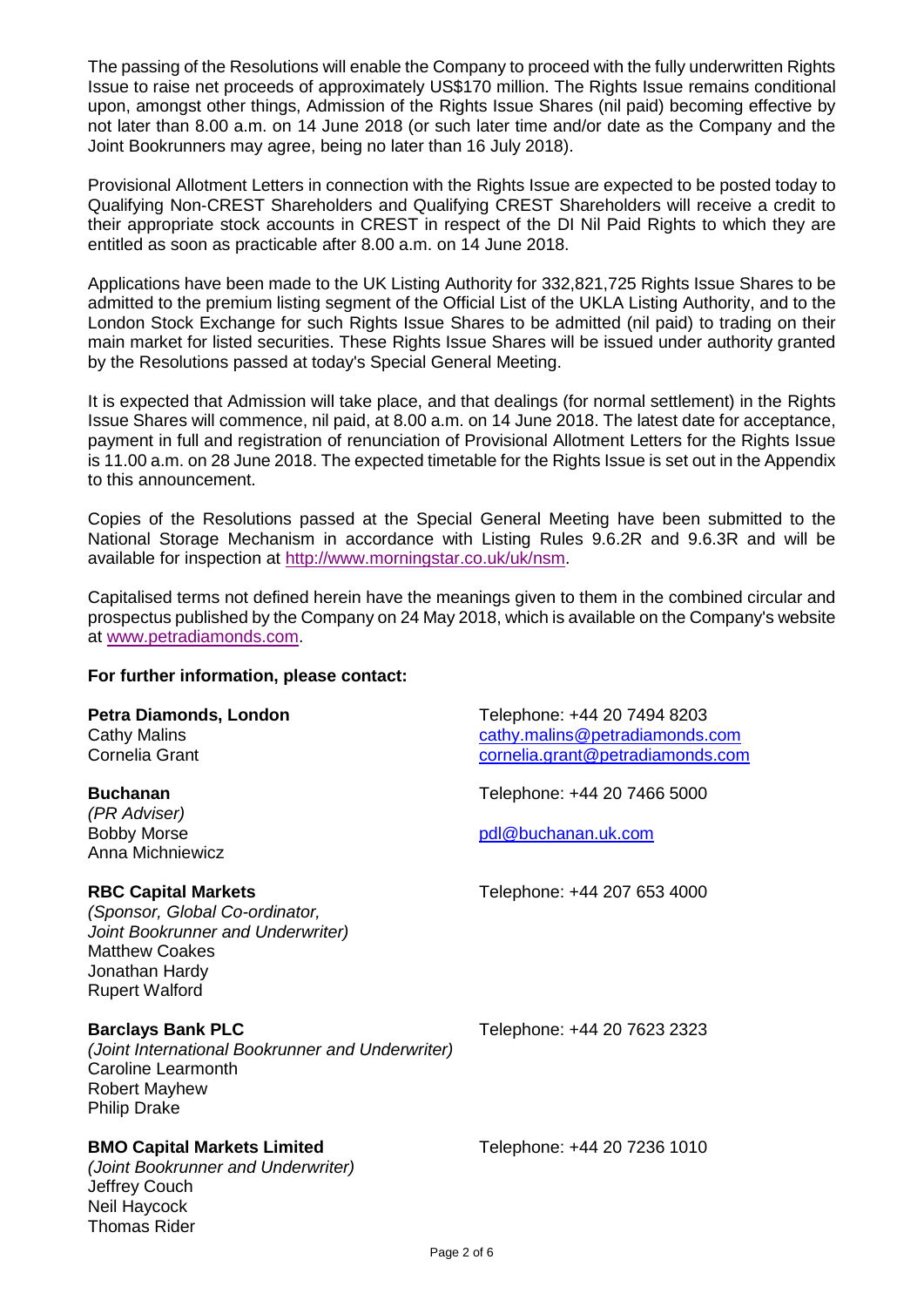# **About Petra Diamonds Limited**

Petra Diamonds is a leading independent diamond mining group and a consistent supplier of gem quality rough diamonds to the international market. The Company has a diversified portfolio incorporating interests in five producing operations: three underground mines in South Africa (Finsch, Cullinan and Koffiefontein), the Kimberley Ekapa Mining joint venture (including the Kimberley Underground mine and extensive tailings retreatment operations) and one open pit mine in Tanzania (Williamson). It also maintains an exploration programme in Botswana and South Africa.

Petra's strategy is to focus on value rather than volume production by optimising recoveries from its high quality asset base in order to maximise the efficiency and profitability of its operations. The Group has a significant resource base in excess of 300 million carats, which supports the potential for long-life operations.

Petra conducts all operations according to the highest ethical standards and will only operate in countries which are members of the Kimberley Process. The Company aims to generate tangible value for each of its stakeholders, thereby contributing to the socio-economic development of its host countries and supporting long-term sustainable operations to the benefit of its employees, partners and communities.

Petra is quoted with a premium listing on the Main Market of the London Stock Exchange under the ticker 'PDL' and is a constituent of the FTSE4Good Index. For more information, visit [www.petradiamonds.com.](http://www.petradiamonds.com/)

### **IMPORTANT NOTICE**

The information contained in this announcement is for background purposes only and does not purport to be full or complete. No reliance may be placed for any purpose on the information contained in this announcement or its accuracy or completeness. The information in this announcement is subject to change. Nothing in this announcement should be interpreted as a term or condition of the Rights Issue.

The distribution of this announcement and/or the Prospectus and/or the Provisional Allotment Letter and/or the transfer of the Rights Issue Shares into jurisdictions other than the United Kingdom may be restricted by law, and, therefore, persons into whose possession this announcement and/or the Prospectus and/or the Provisional Allotment Letter comes should inform themselves about and observe any such restrictions. Any failure to comply with any such restrictions may constitute a violation of the securities laws of such jurisdiction.

This announcement is not for release, publication or distribution, directly or indirectly, in or into the United States (including its territories and possessions, any State of the United States and the District of Columbia). This announcement does not constitute or form a part of any offer or solicitation to purchase or subscribe for securities in the United States. The securities referred to in this announcement have not been and will not be registered under the U.S. Securities Act of 1933, as amended (the "**U.S. Securities Act**") or under any securities laws of any state or other jurisdiction of the United States and may not be offered, sold, taken up, exercised, resold, renounced, transferred or delivered, directly or indirectly, within the United States except pursuant to an applicable exemption from, or in a transaction not subject to, the registration requirements of the U.S. Securities Act and in compliance with any applicable securities laws of any state or other jurisdiction of the United States. There will be no public offer in the United States or any other jurisdiction in which such offer, solicitation or sale would be unlawful prior to registration, exemption from registration or qualification under the securities laws of such jurisdiction.

RBC Europe Limited (trading as RBC Capital Markets) ("**RBC**"), Barclays Bank PLC (acting through its investment bank) ("**Barclays**") are each authorised in the United Kingdom by the Prudential Regulation Authority (the "**PRA**") and regulated by the PRA and the FCA in the United Kingdom. BMO Capital Markets Limited ("**BMO**", together with RBC and Barclays, the "**Joint Bookrunners**"), which is authorised and regulated in the United Kingdom by the FCA. The Joint Bookrunners are each acting exclusively for the Company and no one else in connection with the Rights Issue and Admission, will not regard any other person (whether or not a recipient of this document) as a client in relation to the Rights Issue or Admission and will not be responsible to anyone other than the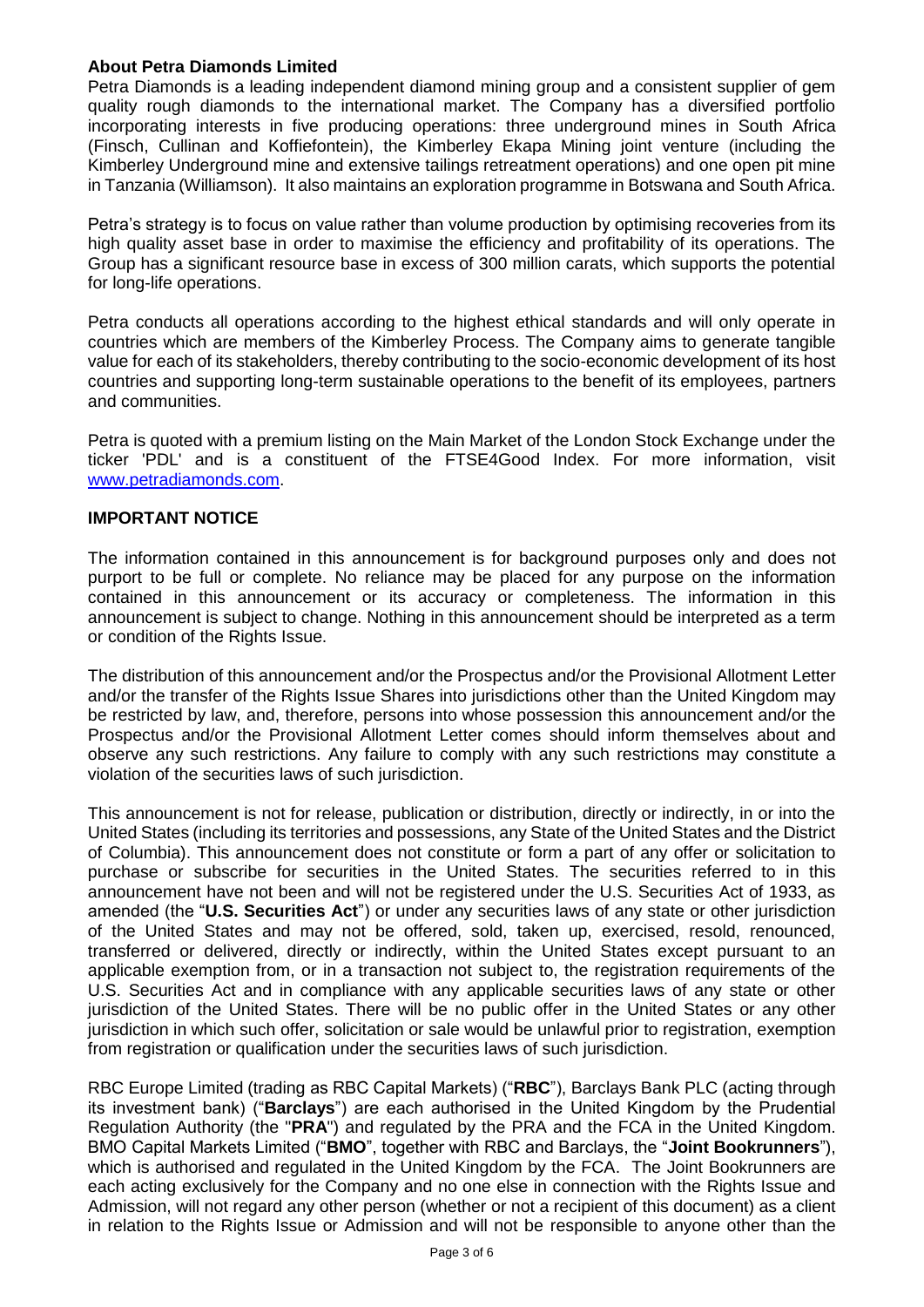Company for providing the protections afforded to their respective clients, or for providing advice, in relation to the Rights Issue or Admission or any other transaction or arrangement referred to herein.

No action has been taken by the Company, RBC, Barclays or BMO that would permit an offering of the Nil Paid Rights, the DI Nil Paid Rights, the Rights Issue Shares or the New DIs, or possession or distribution of this announcement, the Prospectus, the Provisional Allotment Letter or any other offering or publicity material relating to the Nil Paid Rights, the DI Nil Paid Rights, the Rights Issue Shares or the New DIs in any jurisdiction where action for that purpose is required. Persons into whose possession this announcement comes are required by the Company, RBC, Barclays and BMO to inform themselves about, and to observe, such restrictions. Subject to applicable law and regulation, Barclays, as Joint International Bookrunner, will effect offers and sales of the Securities outside South Africa.

No representation or warranty, express or implied, is or will be made as to, or in relation to, and no responsibility or liability is or will be accepted by, RBC, Barclays or BMO, or their respective affiliates or agents, as to, or in relation to, the accuracy or completeness of this announcement or any other information made available to or publicly available to any interested party or its advisers, whether written, oral or in a visual or electronic form, and howsoever transmitted or made available, and any liability therefore is expressly disclaimed.

In connection with the proposed Rights Issue, RBC, Barclays and BMO, and any of their affiliates, may in accordance with applicable legal and regulatory provisions, engage in transactions in relation to the Nil Paid Rights, the DI Nil Paid Rights, the Rights Issue Shares, the New DIs and/or related instruments for their own account for the purpose of hedging their underwriting exposure or otherwise. Accordingly, references in the Prospectus to the Nil Paid Rights, the DI Nil Paid Rights, the Rights Issue Shares or the New DIs being issued, offered, subscribed, acquired, placed or otherwise dealt in should be read as including any issue or offer to, or subscription, acquisition, placing or dealing by, RBC, Barclays and BMO, and any of their affiliates acting in such capacity. In addition RBC, Barclays and BMO, and any of their affiliates, may enter into financing arrangements (including swaps or contracts for difference) with investors in connection with which RBC, Barclays and BMO, and any of their affiliates, may from time to time acquire, hold or dispose of Securities. RBC, Barclays and BMO do not intend to disclose the extent of any such investment or transactions otherwise than in accordance with any legal or regulatory obligations to do so.

The information in this announcement may not be forwarded or distributed to any other person and may not be reproduced in any manner whatsoever. Any forwarding, distribution, reproduction, or disclosure of this information in whole or in part is unauthorised. Failure to comply with this directive may result in a violation of the U.S. Securities Act or the applicable laws of other jurisdictions.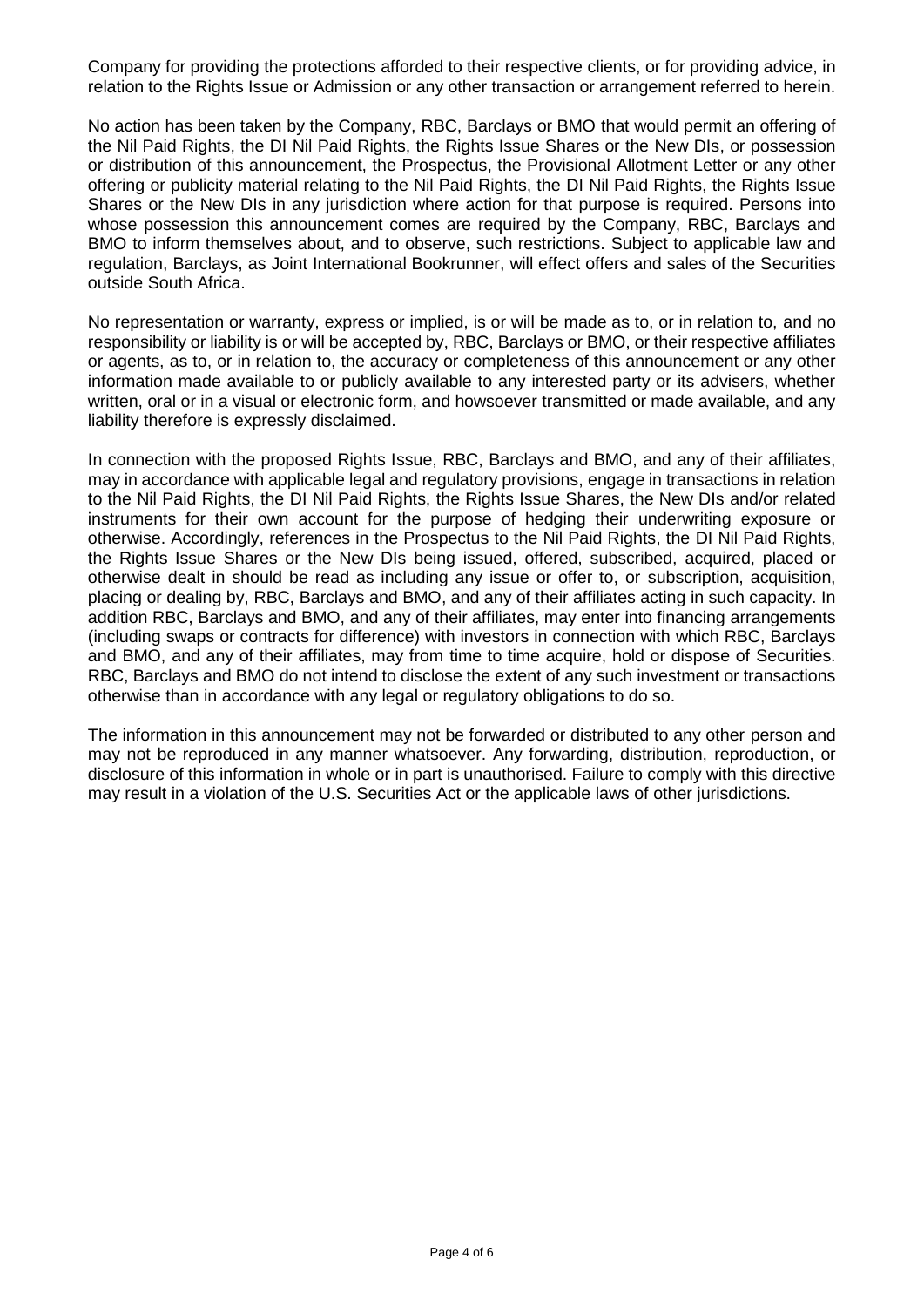# **APPENDIX 1**

# **EXPECTED TIMETABLE OF PRINCIPAL EVENTS**

The times and dates below are indicative only and may be subject to change $(1)$ .

| Despatch of Provisional Allotment Letters (to Qualifying Non-CREST<br>Shareholders only)                                                                                                             | 13 June 2018                                                        |  |
|------------------------------------------------------------------------------------------------------------------------------------------------------------------------------------------------------|---------------------------------------------------------------------|--|
| Admission of Rights Issue Shares (nil paid)                                                                                                                                                          | 8.00 a.m. on 14 June<br>2018                                        |  |
| Commencement of dealings in Rights Issue Shares, nil paid, on the<br>London Stock Exchange                                                                                                           | 8.00 a.m. on 14 June<br>2018                                        |  |
| Existing Shares marked "ex-rights" by the London Stock Exchange                                                                                                                                      | 8.00 a.m. on 14 June<br>2018                                        |  |
| DI Nil Paid Rights credited to CREST accounts of Qualifying DI Holders <sup>(2)</sup>                                                                                                                | as soon as practicable<br>after 8.00 a.m. on 14<br><b>June 2018</b> |  |
| DI Nil Paid Rights enabled in CREST                                                                                                                                                                  | as soon as practicable<br>after 8.00 a.m. on 14<br><b>June 2018</b> |  |
| Latest time and date for receipt of instructions under Special Dealing<br>Service in respect of Cashless Take-up or disposal of Nil Paid Rights                                                      | 3.00 p.m. on 22 June<br>2018                                        |  |
| Dealings carried out in relation to Cashless Take-up or disposal of Nil Paid<br><b>Rights under Special Dealing Service</b>                                                                          | 26 June 2018                                                        |  |
| Recommended latest time and date for requesting withdrawal of DI Nil<br>Paid Rights from CREST (i.e. if your DI Nil Paid Rights are in CREST and<br>you wish to convert them into certificated form) | 4.30 p.m. on 22 June<br>2018                                        |  |
| Recommended latest time and date for depositing renounced Provisional<br>Allotment Letters into CREST or for dematerialising Nil Paid Rights into a<br><b>CREST</b> stock account                    | 3.00 p.m. on 23 June<br>2018                                        |  |
| Latest time and date for splitting Provisional Allotment Letters (nil paid)                                                                                                                          | 3.00 p.m. on 26 June<br>2018                                        |  |
| Latest time and date for acceptance and payment through CREST in<br>respect of DI Nil Paid Rights                                                                                                    | 11.00 a.m. on 28 June<br>2018                                       |  |
| Latest time and date for acceptance, payment in full and registration of<br>renounced Provisional Allotment Letters                                                                                  | 11.00 a.m. on 28 June<br>2018                                       |  |
| Expected date of announcement of the results of the Rights Issue<br>(including rump placement, if any)                                                                                               | 29 June 2018                                                        |  |
| Dealings in Rights Issue Shares (fully paid) commence on the London<br><b>Stock Exchange</b>                                                                                                         | By 8.00 a.m. on 29 June<br>2018                                     |  |
| Rights Issue Shares credited to CREST stock accounts                                                                                                                                                 | As soon as practicable<br>after 8.00 a.m. on 29<br><b>June 2018</b> |  |
| Settlement in respect of rump shares                                                                                                                                                                 | 3 July 2018                                                         |  |
| Expected despatch of definitive share certificates for the Rights Issue<br>Shares in certificated form                                                                                               | By no later than 10 July<br>2018                                    |  |